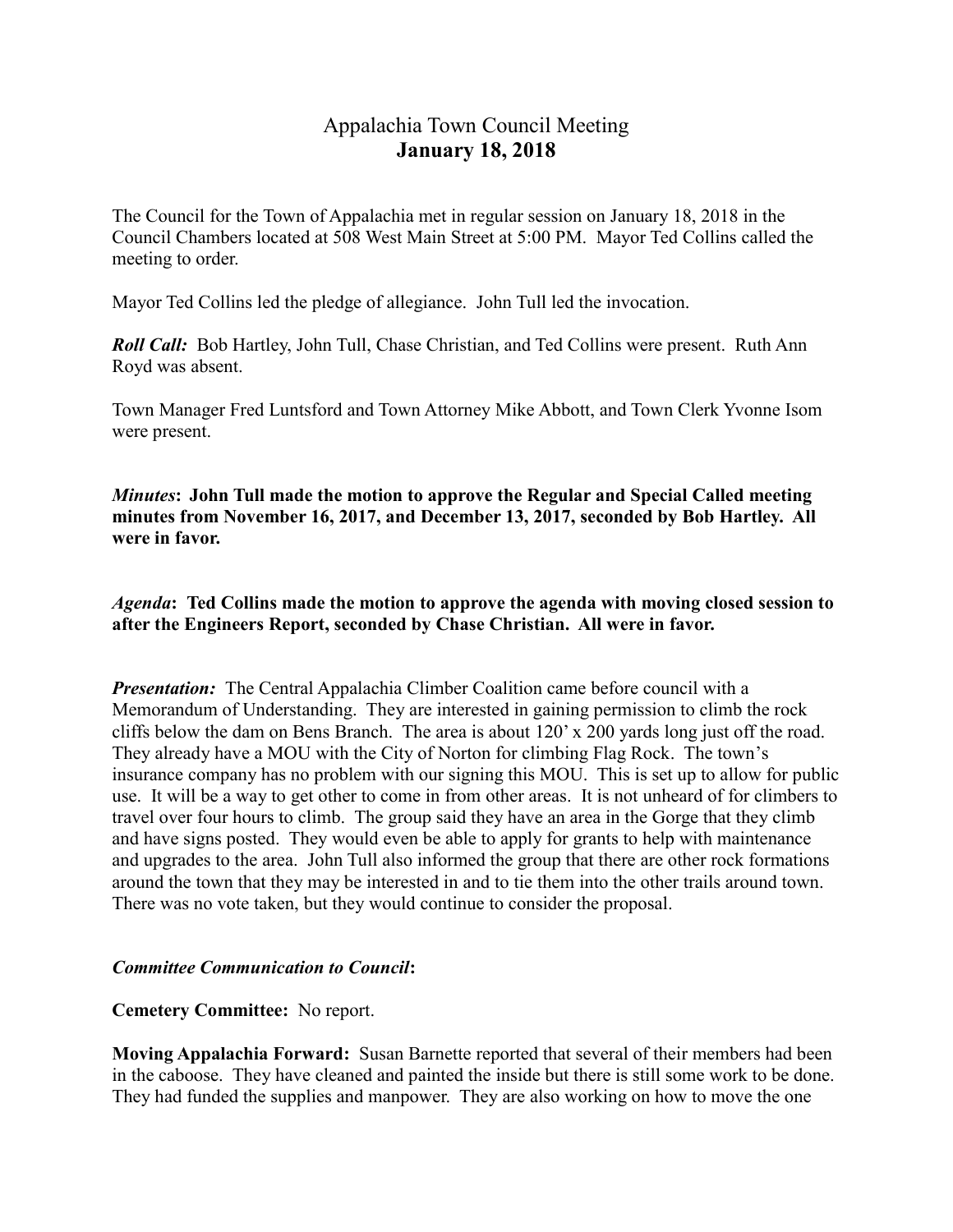room school to the area across from the trail head. They want to have everything in place for when the weather breaks. They have a planning session on Monday at 1:00. She also thanked the town for the manpower in decorating for the Christmas season. Chase informed Susan that the one room school house is 18' tall and the foundation that is on site will hold the structure with no problem.

**Parks and Rec:** Written report was provided in council packets.

**Planning Commission:** Brian Falin appeared before council with just a quick update. They approved the comprehensive plan at their December meeting at which time council also approved the plan. Frank Kibler informed Brian that the application process for downtown revitalization had not opened-up yet for this cycle. Their next meeting is scheduled for February 7 at 5:30 in council chambers. as no meeting in January. The meeting would be a conversation of what needs to be done in updating downtown. They are almost certain that they will receive a grant when the time comes. He invited all to come to the meeting.

# **Public Safety Committee:** No meeting.

**Special Projects Committee:** Travis Anderson reported on the 2017 year as excellent. He reported that 2018 should be even better, as it will be the 40<sup>th</sup> anniversary of Coal Railroad Days,  $80<sup>th</sup>$  anniversary of the Post Office, and  $90<sup>th</sup>$  anniversary of The Towers. We are going to make this a large event this year. We have taken a break for the last month due to the work from August thru December. Our next event will be for Easter. Our goal will be sponsorship of our events. We have been amazed at what we have been able to do without a lot of money. Falin appeared for Travis Anderson. The trunk or treat event was held the weekend before Halloween. There was over 700 to attend. The next two events will be the Tree Lighting/Parade and the Santa Social.

**Tourism Committee:** Sharon Hatfield reported that she has been working with Michael Wampler to update Appalachia on the county's website. The update was complete but had not yet made it onto the internet. She reported that the Cultural Arts would be added to the Crooked Road Music Trail. She has been attending the Marketing Meetings at the Heart of Appalachia and the Chamber of Commerce meetings. She found out that no one has represented Appalachia on these committees in several years. Comments from Kitty at the Heart of Appalachia is that our webpage needs to be updated. A lot of the towns around us use WIX. The cost if \$80 per year. It is easy to add and delete things on the web page. Sharon was urged to get in touch with Eric Rainey, the IT person for the town.

**Miners' Memorial Wall:** Ted Collins had spoken to Susie Richardson. She was working on getting more bricks for the miners' wall.

**Veterans' Memorial Wall:** No report.

*Citizen Communication:*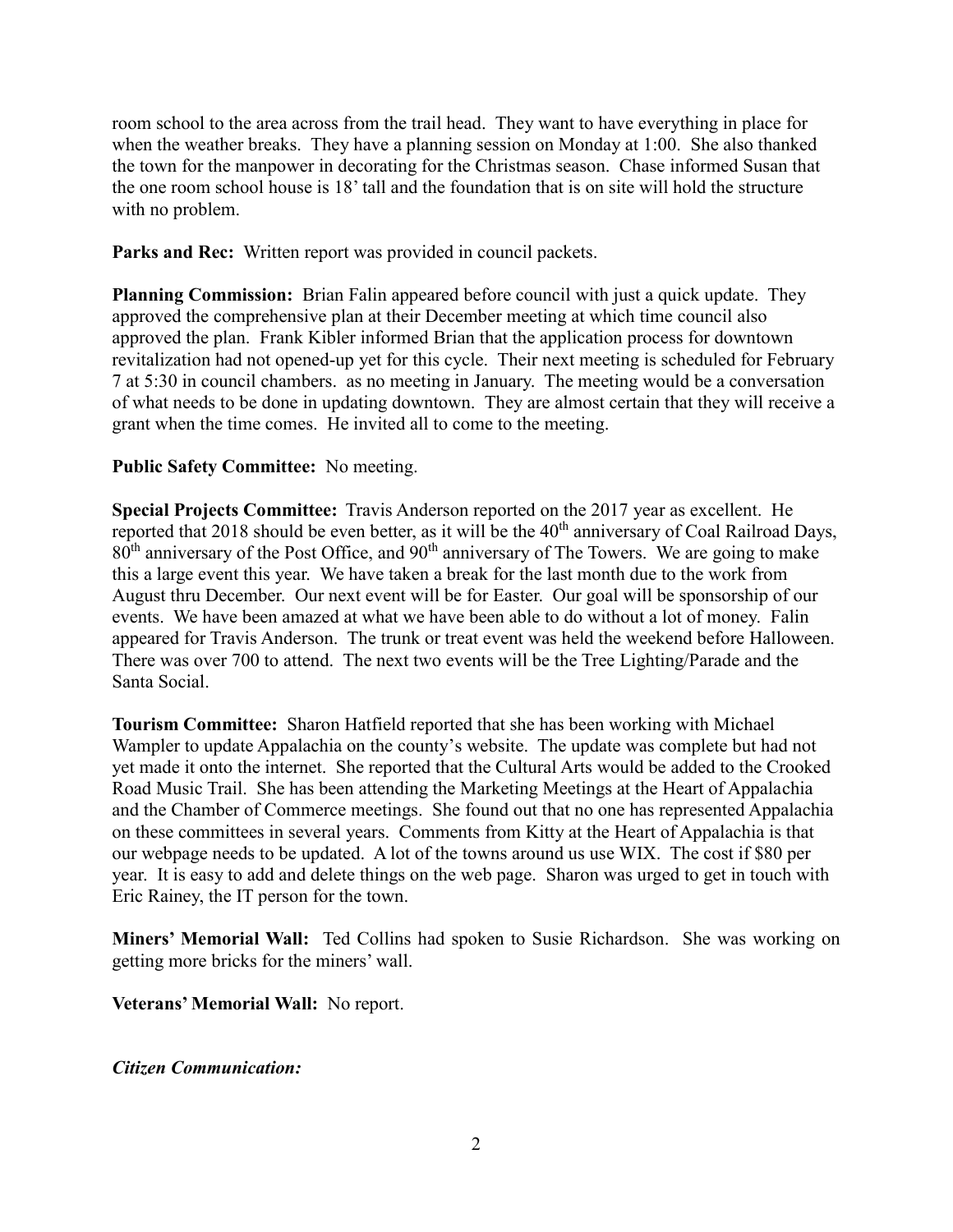**Jodi Orndorff, Woodland Acres:** She appeared before council concerning the possible timbering above her house. The Town Manager has visited her and her husband to make them aware of the possibility. She is concerned about the possible run off and erosion. She was informed that the land is owned by the Town of Appalachia and of the 700 acres, only 300 would be available to timer. There will have to be a least 2 public hearings before anything could move forward. She knows that there will be a problem with the water run-off. She is also worried about the Benge Trail. The Town's biggest concerns are the safety of the reservoir and the residents that might be impacted. She brought up some other concerns. She was asking for increased police patrol, due to extra trash being dumped in the area. She also noticed people coming into the area and throwing their garbage out and down the bank. She was informed to report it to the town for possible prosecution. The county would go thru it to look for identification. She does keep down tag numbers of strange cars in the neighborhood. The upkeep of their road was brought up again. The town is not responsible for that road into Woodland Acres. The area in front of the cemetery is now getting worse. At one time, the neighbors in the neighborhood go together to put down gravel. Chase said that if there was timbering, the loggers would have to rebuild the road. She just did not understand how the logging trucks would be able to get up into the area. She asked if she had damage due to the logging, who would be responsible. The loggers would have to have insurance to cover the damages.

**Amanda Williams, Postmaster, Appalachia Post Office:** She appeared before council to inform that that as of December 14, 2017, the Appalachia Post Office was approved for the National Registry. They would not finalize the process until they got in touch with the town. She asked if the Town would be willing to get on the list with the Post Office as a historic district. This would open the town up for grants. The Town Manager had received some information from Gary Bush. The Town had not received the letter yet. By being on the registry, it is harder to close the building. There are grants to keep the buildings as original as possible. The mural in the post office is worth at least \$200,000. There are original pictures and blueprints in the basement of the post office from 1938 of the building of the post office and of the town.

**Travis Anderson, Brian Falin and Chris Williams, Appalachia residents.** The trio appeared before council to ask for a committee to be established to deal with the historical aspect of the town along with the trail and future trails the town may have. They think some of the citizens would be interested in the trails and be willing to help create more trails and help with the upkeep, taking some of the burden off the town. They could also work with other groups such as the rock climbing group that spoke earlier in the night. **Ted Collins made the motion to set up a committee called the Appalachia Historical and Trailheads Committee (AHTC). John Tull seconded the motion. All were in favor. Mayor Collins made the motion to appoint Brian Falin, Travis Anderson and Chris Williams to be on the committee. Chase Christian seconded the motion. All were in favor.** Fred gave them the first chore, which would be to link up the Powell River Trail to the Roaring Branch Trail, along with the George Washington Rock.

**Travis Anderson, Appalachia Fire and Rescue:** Travis appeared on behalf of the Fire and Rescue Department. He was asking for a part of the parking lot at the high school to be recognized as a permanent landing zone for helicopters. He would see that there would be lighting and portable fencing in place. FAA would then recognize it. Appalachia would be the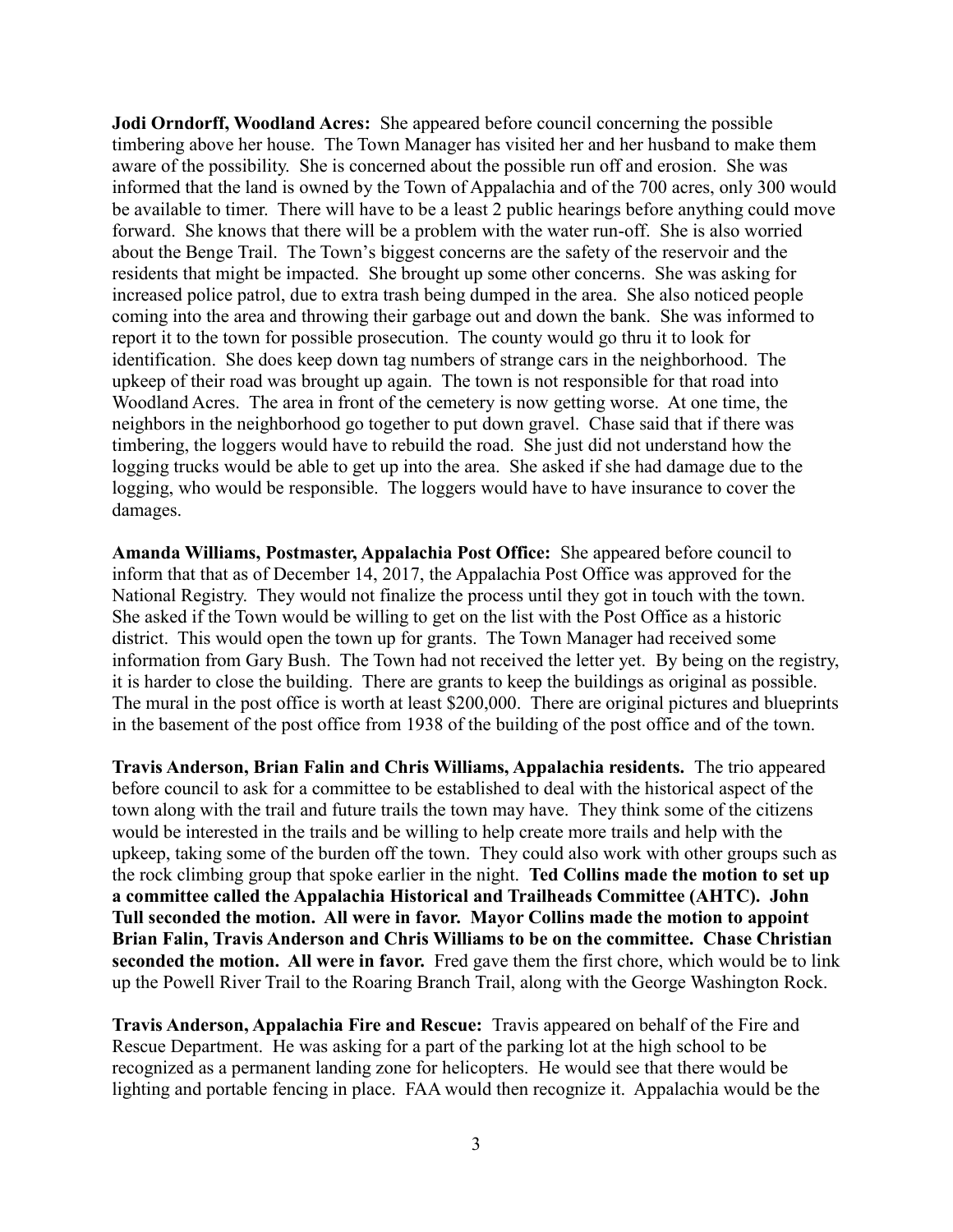only town that would have such a zone. Travis would be able to obtain the money. Mike Abbott said that he would need to get permission from the county, as they are the official owner of the parking lot. The spot would be 100' x 100'. There are a few other locations in town that can be used as a landing zone: the football field, Island Park, and Bullitt mine complex. There would be ground breaking for the medical center soon at the other end of the parking lot. The Town Manager has a final question for Travis before he left, and it was does the rescue squad have oxygen masks for animals. The answer was yes/no. They use what they have, a neo-nat mask and have used them in the past. There was someone that would be willing to donate toward the cost.

**Bernice Scalf, Blondell Avenue:** She appeared before council regarding her fossil collection. It consists mostly of plant fossils. She would like for there to be a museum in the town to showcase the collection.

# *Engineer's Report:* **Patrick McKinney and Jeff Cochran, The Lane Group**

**Ben's Branch:** Jeff reported this project is in a holding pattern. They are seeking funding for the environmental report. Will not be able to seek project funding till the report is complete.

*Powell River Trail*: Jeff reported the project was substantially complete. There are 5 or 6 small items still left.

**System Infiltration / Inflow:** Jeff stated this will be coming off the list too.

# *PSA Projects:*

*Osaka & Roda Sewer – Phase I:* Jeff reported this project is done.

*Stonega Sewer – Phase II:* Jeff reported this will close out soon. The pump station is complete and running. This project is 80 to 85 percent complete. In about 2 weeks, customers will be hooked up. Flow should be expected in about 45 days. This flow will be metered, and PSA will be billed.

*Comprehensive Water System Improvements Phase I - Water Storage Tanks:* Patrick reported they still had one item to address on RD's Letter of Conditions and working with town to address the item. The town will need to update their water budget.

*In-Town Improvements*: Patrick said LENOWISCO is looking at seeking funding for this project in March 2018 for the Old Bottom community. It will not address all the lines but about half. Above Brown Street is the general area. It will be a phased-out project. One million is the max amount that can be submitted.

*Water Meter Replacement Project – Phase I:* Patrick reported the town has about 90 to 100 to be installed.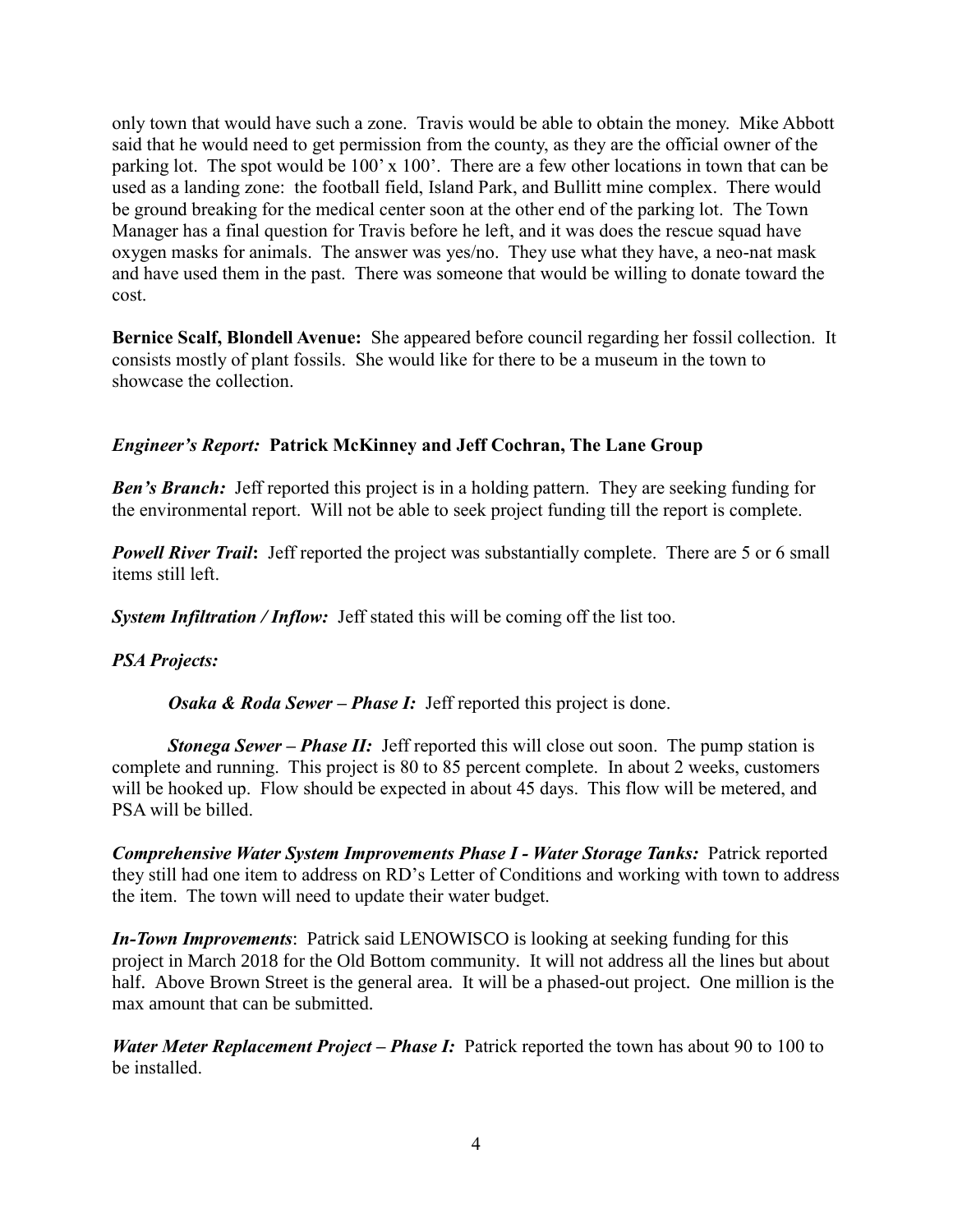*Water Meter Replacement Project Phase II:* Patrick had submitted the plans and specs for this project to the Health Department. This will allow the town to get an additional 250 meters to complete the system. They still have the environmental compliance pending.

*Roda & Osaka Waterline Replacement:* Patrick stated they were seeking funding for the environmental and PER.

**Chase Christian made the motion to approve the bond issue of \$114,000. Bob Hartley seconded the motion. Roll Call: Bob Hartley, Yes; John Tull, Yes; Ruth Ann Boyd, Absent; Chase Christian, Yes; and Ted Collins, Yes.** 

*Closed Session:* **Bob Hartley made the motion to go into closed session under 2.2-3711A (3) and (7). John Tull seconded the motion. All were in favor.** Fred Luntsford, Mike Abbott, Yvonne Isom, Todd Jessee and Mark Quillen joined the council members in closed session. Closed session began at 6:40 PM. Patrick McKinney was asked to join later.

Council returned to council chambers at 8:05 PM. A straw vote was taken to go back into open session. **Ted Collins made the motion accept the certification. John Tull seconded the motion. Roll Call: Bob Hartley, Yes; John Tull, Yes; Ruth Ann Boyd, Absent; Chase Christian, Yes; and Ted Collins, Yes.** There following action was taken.

**John Tull made the motion to authorize the Town Manager to negotiate increasing an existing loan at Miners Exchange Bank up to \$54,000 for sewer repair and additional telemetry in Imboden and Cold Spring Drive. Bob Hartley seconded the motion. Roll Call: Bob Hartley, Yes; John Tull, Yes; Ruth Ann Boyd, Absent; Chase Christian, Yes; and Ted Collins, Yes.** 

**Ted Collins made the motion to accept the donation of the Gus Martin land across from the trail head from Gus Hill Rentals. John Tull seconded the motion. Roll Call: Bob Hartley, Yes; John Tull, Yes; Ruth Ann Boyd, Absent; Chase Christian, Yes; and Ted Collins, Yes.**

**Chase Christian made the motion to set a public hearing on the possibility of a timber sale in the area around the reservoir before the next meeting at 4:45 PM on February 15, 2018 in Council Chambers. Ted Collins seconded the motion. Roll Call: Bob Hartley, Yes; John Tull, Yes; Ruth Ann Boyd, Absent; Chase Christian, Yes; and Ted Collins, Yes**. Mike Abbott will draw up the information that needs to be advertised.

### *Old Business:*

None.

*New Business:*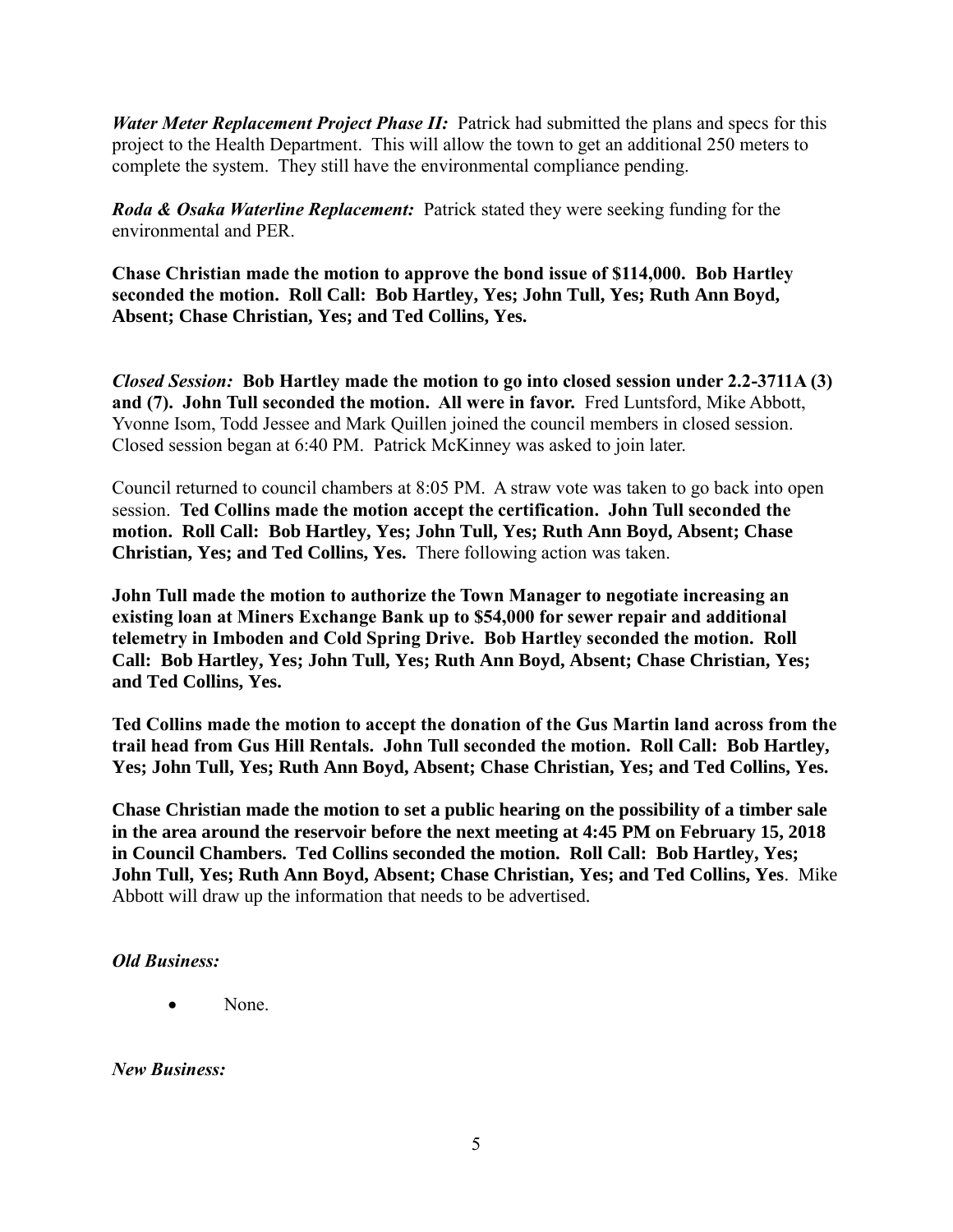• None.

### *Administrative Concerns:*

**Town Clerk** – Yvonne Isom gave an update on the certificates of deposits the town has. She also discussed how the 2017 taxes has been coming in for the year. She said that she had only had two people that did not like the sticker. She still has a lot of tax tickets coming back with bad addresses and she was working on trying to find those people. Delinquent notices would be going out next month with a notice of we would be using all avenues in our power to collect.

**Town Manager** – Fred Luntsford commented on the cold and the severe weather and commended the town's crew for all their hard-work in keeping the water and sewer flowing and streets cleared. Even the office staff have gone above and beyond in keeping everything going and trying to get ahead when they can. VRWA would be coming the next day to help with leak detection. The group that was looking at the red dog site has been there and collected samples. He would be getting back in touch with an approximate value of the site.

**Town Attorney** – Mike Abbott has nothing to add other than he gets a lot of phone calls because his cell phone number is listed as a contact.

### *Council Communication:*

**Chase Christian:** Chase reiterated what Fred had said regarding the employees. He was also pleased with this night's meeting. He was pleased with people stepping up and volunteering their time. His goal is to work to get our debts down, maintain growing the town and being responsible for the future of the town.

**Bob Hartley:** Bob thanked all for all their hard work. He was encouraged by tonight's meeting and thought it was the best in a long time.

**John Tull:** John just wanted to echo what the others had said. The rock climbing group may spur on others to come to the area. He noted that the Appalachia Service Project was looking at staying at the gym again this year when they come to the area to work on homes. He also asked about grants for new police cars. The Town Clerk said that the Chief was working getting on the list for a grant or possibly in the direction that the Public Works department went with vehicle leasing.

**Ted Collins:** Ted reiterated what everyone had already said. He also appreciated the meeting.

There being no further business, **Mayor Ted Collins adjourned the meeting.** Meeting ended at  $8.24$  PM.